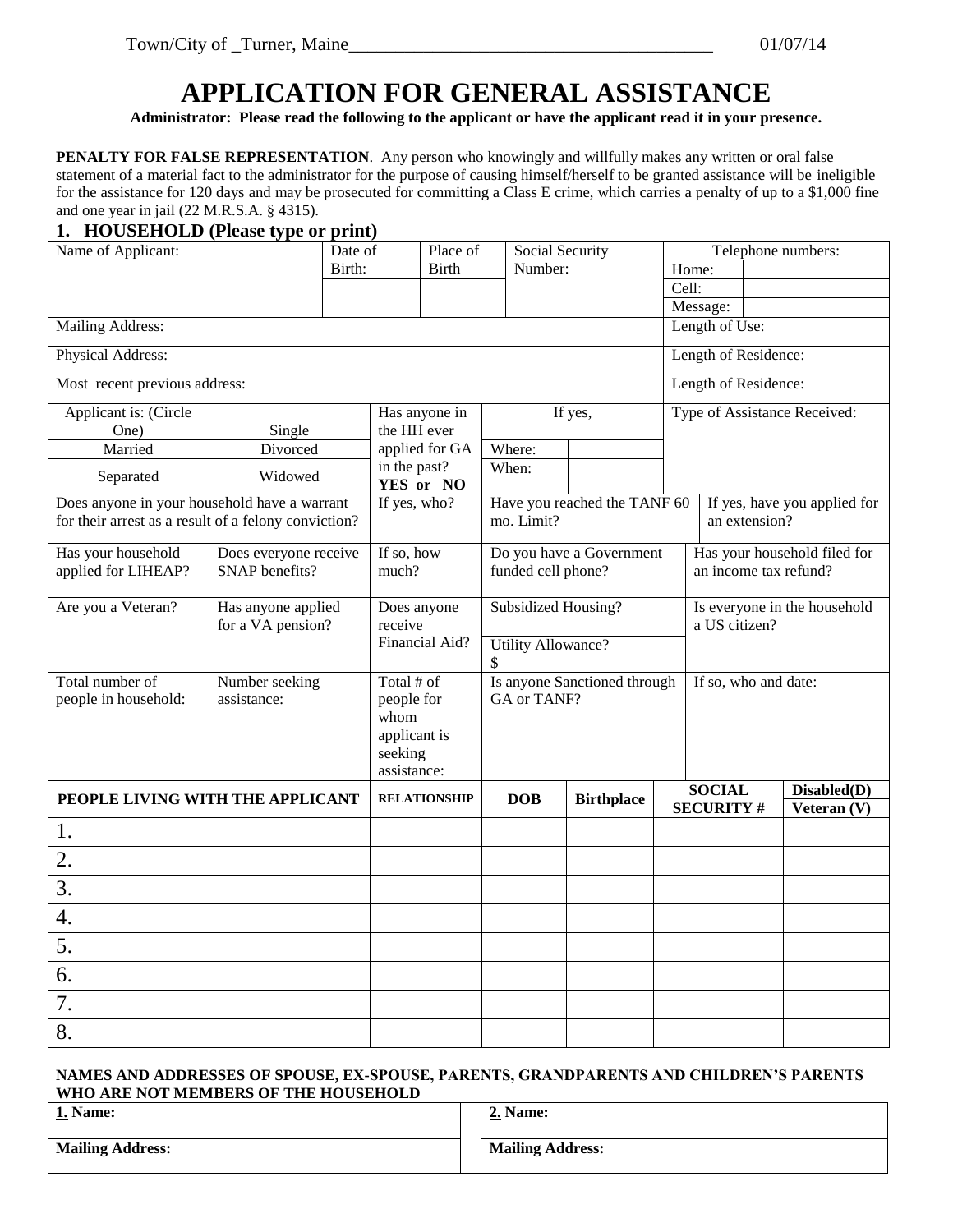| <b>Relationship:</b>    | Telephone #: | <b>Relationship:</b>    | Telephone #: |
|-------------------------|--------------|-------------------------|--------------|
| 3. Name:                |              | <b>4. Name:</b>         |              |
| <b>Mailing Address:</b> |              | <b>Mailing Address:</b> |              |
| <b>Relationship:</b>    | Telephone #: | <b>Relationship:</b>    | Telephone #: |

### **2. EMPLOYMENT INFORMATION - APPLICANT**

| Is applicant currently employed?                                                      |          |                                                | If YES, type of job:                            |                                     |  |                                        |           |  |
|---------------------------------------------------------------------------------------|----------|------------------------------------------------|-------------------------------------------------|-------------------------------------|--|----------------------------------------|-----------|--|
| If yes, name of employer:                                                             |          |                                                |                                                 | Address of Employer:                |  |                                        |           |  |
| <b>Start Date:</b>                                                                    |          | How many hours per week?                       |                                                 | Date last wages received?           |  | Amount?                                |           |  |
| <b>LIST TWO PREVIOUS EMPLOYERS (if needed):</b>                                       |          |                                                |                                                 |                                     |  |                                        |           |  |
| Address:<br>Name:                                                                     |          |                                                |                                                 |                                     |  | <b>Start Date:</b>                     | End Date: |  |
| Name:                                                                                 | Address: |                                                |                                                 |                                     |  | <b>Start Date:</b>                     | End Date: |  |
| Are you disabled?                                                                     |          | Do you have an active<br>SSI/SSDI application? | If so, what stage of the process are you<br>in? |                                     |  | Do you have an attorney? If so, who?   |           |  |
|                                                                                       |          |                                                |                                                 |                                     |  | Have you filed an IAR?                 |           |  |
| Under what circumstances did the Applicant leave his/her last<br>place of employment? |          |                                                |                                                 | Date of Separation from employment: |  |                                        |           |  |
| If unemployed, has applicant registered with the<br>Maine Job Bank/Career Center?     |          |                                                | completed:                                      | Highest level of education          |  | Was applicant in the military? Branch? |           |  |
| Job Skills:                                                                           |          |                                                |                                                 |                                     |  |                                        |           |  |

### **EMPLOYMENT INFORMATION – OTHER HOUSEHOLD MEMBER - Name: \_\_\_\_\_\_\_\_\_\_\_\_\_\_\_\_\_\_\_**

| Is member currently employed?                                                       |  |                                                 |            | If YES, type of job:                      |  |                                      |           |
|-------------------------------------------------------------------------------------|--|-------------------------------------------------|------------|-------------------------------------------|--|--------------------------------------|-----------|
| If yes, name of employer:                                                           |  |                                                 |            | Address of Employer:                      |  |                                      |           |
| <b>Start Date:</b>                                                                  |  | How many hours per week?                        |            | Date last wages received?                 |  |                                      |           |
| <b>LIST TWO PREVIOUS EMPLOYERS:</b>                                                 |  |                                                 |            |                                           |  |                                      |           |
| Name:                                                                               |  |                                                 | Address:   |                                           |  | <b>Start Date:</b>                   | End Date: |
| Name:                                                                               |  |                                                 | Address:   |                                           |  | <b>Start Date:</b>                   | End Date: |
| Are they disabled?                                                                  |  | Do they have an active<br>SSI/SSDI application? | in?        | If so, what stage of the process are they |  | Do you have an attorney? If so, who? |           |
|                                                                                     |  |                                                 |            |                                           |  | Have they filed an IAR?              |           |
| Under what circumstances did this member leave his/her last<br>place of employment? |  |                                                 |            | Date of Separation from employment?       |  |                                      |           |
| If unemployed, has member registered with the<br>Maine Job Bank/Career Center?      |  |                                                 | completed? | Highest level of education                |  | Was member in the military? Branch?  |           |
| Job Skills:                                                                         |  |                                                 |            |                                           |  |                                      |           |

## **EMPLOYMENT INFORMATION – OTHER HOUSEHOLD MEMBER - Name: \_\_\_\_\_\_\_\_\_\_\_\_\_\_\_\_\_\_\_**

| LIST TWO PREVIOUS EMPLOYERS:  |                          |                              |         |
|-------------------------------|--------------------------|------------------------------|---------|
| <b>Start Date:</b>            | How many hours per week? | Date last wages received?    | Amount? |
| IF yes, name of employer:     |                          | Address of Employer:         |         |
| Is member currently employed? |                          | If <b>YES</b> , type of job: |         |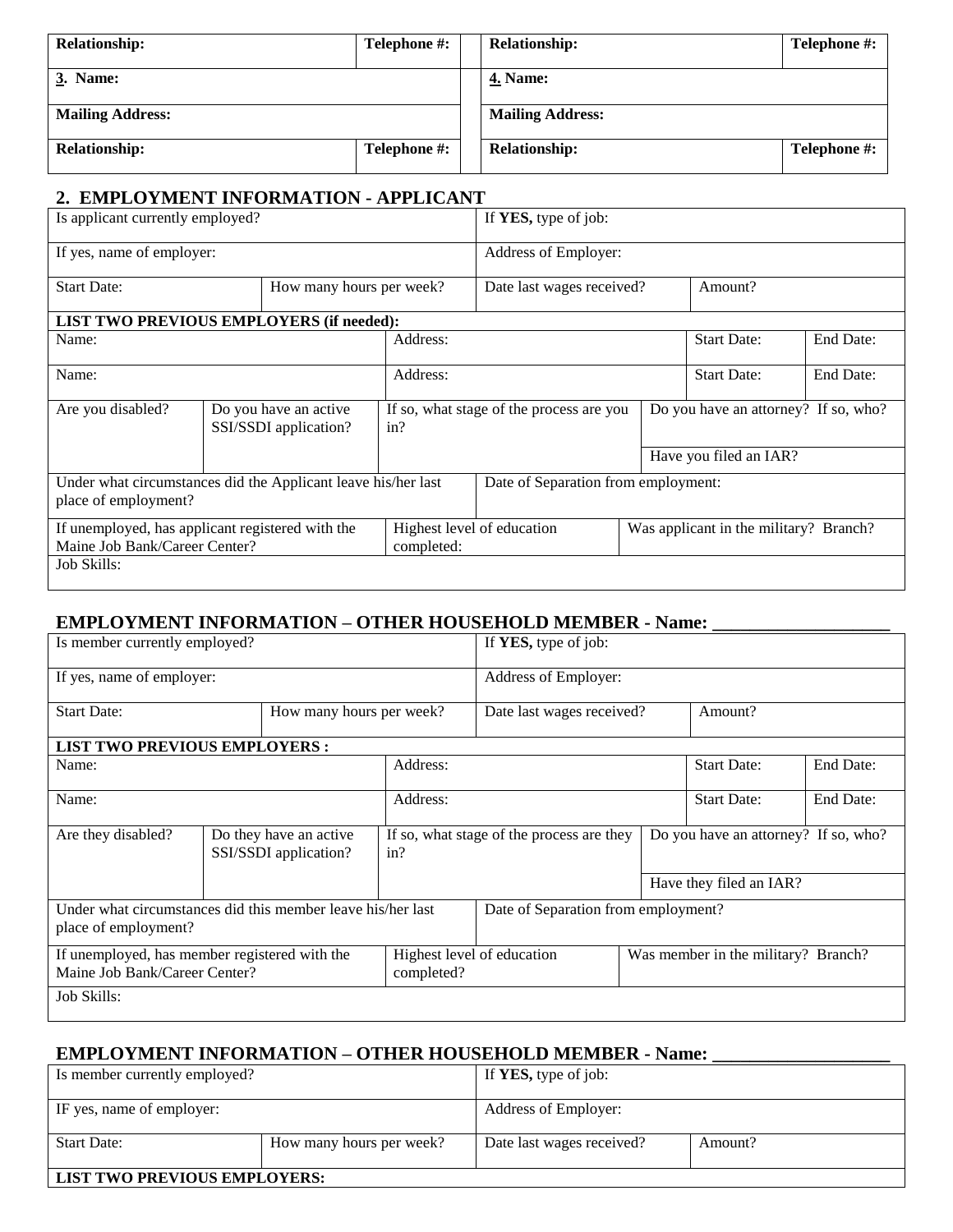| Name:                                                                          |                                                             | Address:                                         |                                     |  | <b>Start Date:</b>                       | End Date: |  |
|--------------------------------------------------------------------------------|-------------------------------------------------------------|--------------------------------------------------|-------------------------------------|--|------------------------------------------|-----------|--|
| Name:                                                                          |                                                             | Address:                                         |                                     |  | <b>Start Date:</b>                       | End Date: |  |
| Are they disabled?                                                             | Do they have an active<br>SSI/SSDI application?             | If so, what stage of the process are they<br>in? |                                     |  | Do they have an attorney? If so, who?    |           |  |
|                                                                                |                                                             |                                                  |                                     |  | Have they filed an IAR?                  |           |  |
| place of employment?                                                           | Under what circumstances did this member leave his/her last |                                                  | Date of Separation from employment? |  |                                          |           |  |
| If unemployed, has member registered with the<br>Maine Job Bank/Career Center? |                                                             | completed?                                       | Highest level of education          |  | Was this member in the military? Branch? |           |  |
| Job Skills:                                                                    |                                                             |                                                  |                                     |  |                                          |           |  |

### **3. ASSISTANCE REQUESTED**

**ASSISTANCE REQUESTED: Please place check mark next to each type of assistance being requested and enter the amount of the request.**

| <b>ASSISTANCE</b> | <b>AMOUNT</b> | <b>ASSISTANCE</b>                 | <b>AMOUNT</b> |
|-------------------|---------------|-----------------------------------|---------------|
| 1. Food           |               | 7. Household/Personal Supplies    | Æ             |
| 2. Rent           |               | 8. Prescriptions/Medical          |               |
| 3. Mortgage       |               | 9. Water                          |               |
| 4. Electricity    |               | 10. Sewer                         |               |
| 5. LP Gas         |               | 11. Other (Specify):              |               |
| 6. Heating Fuel   |               | <b>TOTAL ASSISTANCE REQUESTED</b> | S             |

### **4. USE OF INCOME - PRIOR 30 DAYS (Office use only)**

| <b>Income:</b>            | \$                        | (Use of income may not bar eligibility for    |    |  |  |
|---------------------------|---------------------------|-----------------------------------------------|----|--|--|
|                           | \$                        | applicants in a life threatening emergency or |    |  |  |
|                           | $\overline{\$}$           | initial applicants)                           |    |  |  |
| Total: (A)                | \$                        |                                               |    |  |  |
|                           |                           |                                               |    |  |  |
| <b>Household Receipts</b> |                           | <b>Other Receipts</b>                         |    |  |  |
| Food                      | \$                        | Phone                                         | \$ |  |  |
| Housing                   | $\boldsymbol{\mathsf{S}}$ | Internet                                      | \$ |  |  |
| <b>Utilities</b>          | $\overline{\$}$           | Cable                                         | \$ |  |  |
| Propane                   | \$                        | Tobacco                                       | \$ |  |  |
| Fuel                      | \$                        | Alcohol                                       | \$ |  |  |
| Household                 | $\overline{\$}$           | Magazines                                     | \$ |  |  |
| Personal                  | \$                        | Pet Food                                      | \$ |  |  |
| Med/Presc.                | $\overline{\mathcal{S}}$  | Fines/bails                                   | \$ |  |  |
| Water                     | \$                        | Other:                                        | \$ |  |  |
| Sewer                     | \$                        |                                               | \$ |  |  |
| Other:                    |                           | <b>Total:</b>                                 |    |  |  |
|                           | \$                        | (C)                                           | \$ |  |  |
|                           |                           | <b>Total Income:</b>                          |    |  |  |
|                           | \$                        | (A)                                           | \$ |  |  |
| <b>Total:</b>             |                           | <b>Less Total Receipts:</b>                   |    |  |  |
| <b>(B)</b>                | \$                        | <b>(B)</b>                                    | \$ |  |  |
| Notes:                    |                           | <b>Plus Misspent Money:</b>                   |    |  |  |
|                           |                           | (C)                                           | \$ |  |  |
|                           |                           | <b>Plus Difference Between</b>                |    |  |  |
|                           |                           | $(A)$ - $(B)$ + $(C)$ - Unaccounted           | \$ |  |  |
|                           |                           | (A) Total Added to Line "N,                   |    |  |  |
|                           |                           | section 5":                                   | \$ |  |  |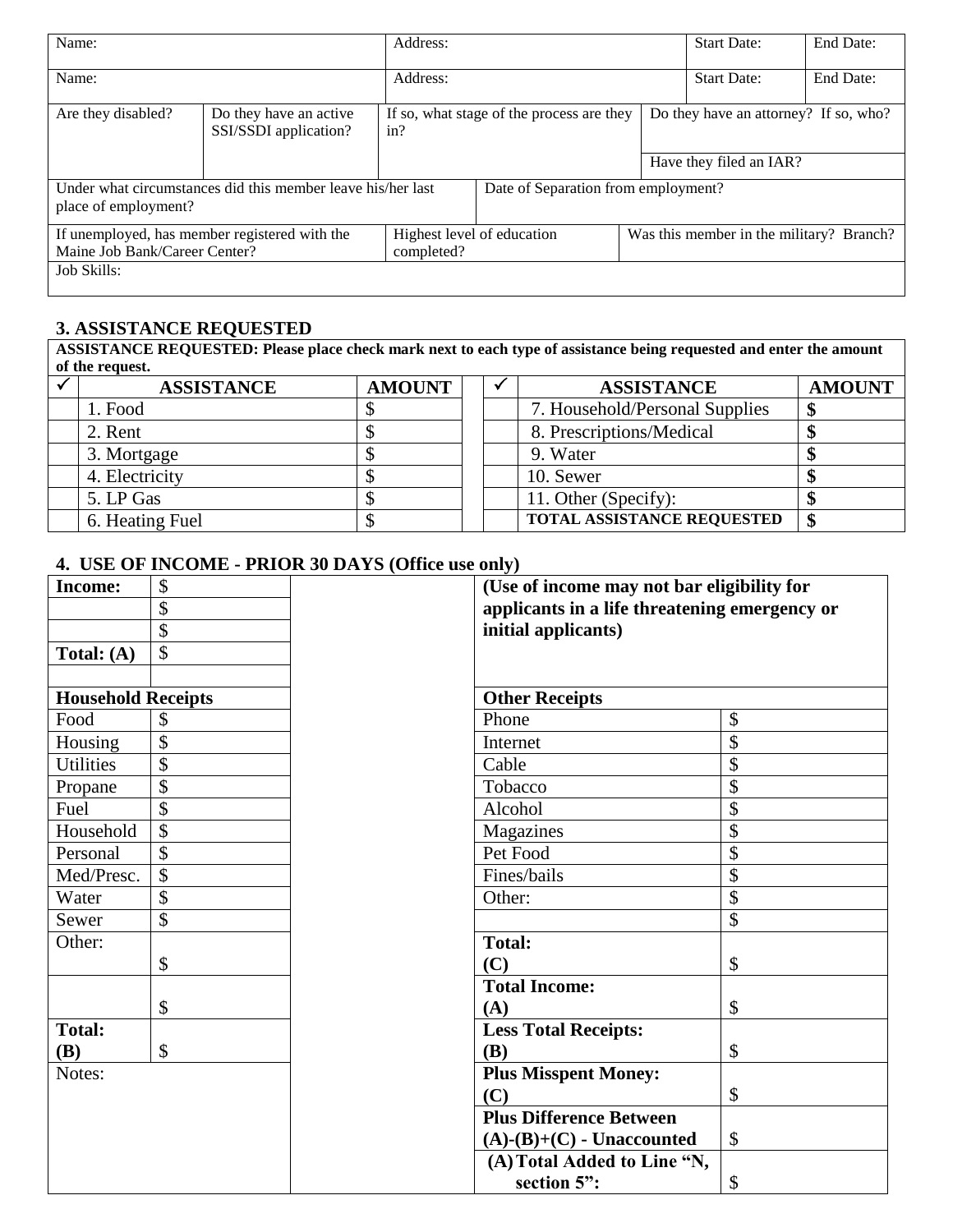### **5. PROJECTED 30 DAY INCOME**

**INCOME:** Check **YES** or **NO** for each type of income. Enter the amount of all money to be received (in the next 30 days) by: (1) the applicant; (2) the applicant's family; and (3) unrelated household members. Report how often income is received.

| $_{\rm s}$ , $_{\rm s}$ , $_{\rm s}$ , $_{\rm s}$ , $_{\rm s}$ , $_{\rm s}$ , $_{\rm s}$ , $_{\rm s}$ , $_{\rm s}$ , $_{\rm s}$ , $_{\rm s}$ , $_{\rm s}$ , $_{\rm s}$ , $_{\rm s}$ , $_{\rm s}$ , $_{\rm s}$ , $_{\rm s}$ , $_{\rm s}$ , $_{\rm s}$ , $_{\rm s}$ , $_{\rm s}$ , $_{\rm s}$ ,<br><b>TYPE OF</b> | <b>MONEY APPLICANT</b><br><b>MONEY FAMILY</b><br><b>MONEY OTHERS</b><br><b>RECEIVES</b><br><b>RECEIVES</b><br><b>RECEIVE</b> |               | <b>OFFICE</b><br><b>USE ONLY</b> |               |                                            |               |                  |                                |
|-----------------------------------------------------------------------------------------------------------------------------------------------------------------------------------------------------------------------------------------------------------------------------------------------------------------|------------------------------------------------------------------------------------------------------------------------------|---------------|----------------------------------|---------------|--------------------------------------------|---------------|------------------|--------------------------------|
| <b>INCOME</b>                                                                                                                                                                                                                                                                                                   | $\checkmark$                                                                                                                 | <b>AMOUNT</b> | <b>FREQUENCY</b>                 | <b>AMOUNT</b> | <b>FREQUENCY</b>                           | <b>AMOUNT</b> | <b>FREQUENCY</b> | <b>MONTHLY</b><br><b>TOTAL</b> |
| A. Employment                                                                                                                                                                                                                                                                                                   |                                                                                                                              | \$            |                                  | \$            |                                            | \$            |                  | \$                             |
| <b>B. TANF</b>                                                                                                                                                                                                                                                                                                  |                                                                                                                              | \$            |                                  | \$            |                                            | \$            |                  | \$                             |
| C. Social Security                                                                                                                                                                                                                                                                                              |                                                                                                                              | \$            |                                  | \$            |                                            | \$            |                  | \$                             |
| D. Military/Veteran<br><b>Benefits</b>                                                                                                                                                                                                                                                                          |                                                                                                                              | \$            |                                  | \$            |                                            | \$            |                  | \$                             |
| E. Retirement or<br>Pension Plan                                                                                                                                                                                                                                                                                |                                                                                                                              | \$            |                                  | \$            |                                            | \$            |                  | \$                             |
| F. Unemployment<br><b>Benefits</b>                                                                                                                                                                                                                                                                              |                                                                                                                              | \$            |                                  | \$            |                                            | \$            |                  | \$                             |
| G. Worker's<br>Compensation                                                                                                                                                                                                                                                                                     |                                                                                                                              | \$            |                                  | \$            |                                            | \$            |                  | \$                             |
| H. Child Support/<br>Alimony                                                                                                                                                                                                                                                                                    |                                                                                                                              | \$            |                                  | \$            |                                            | \$            |                  | \$                             |
| I. SSI-<br>Supplemental<br>Security Income                                                                                                                                                                                                                                                                      |                                                                                                                              | \$            |                                  | \$            |                                            | \$            |                  | \$                             |
| J. Bank Accounts<br>& Cash on Hand                                                                                                                                                                                                                                                                              |                                                                                                                              | \$            |                                  | \$            |                                            | \$            |                  | \$                             |
| K. Income/In kind<br>from Relatives                                                                                                                                                                                                                                                                             |                                                                                                                              | \$            |                                  | \$            |                                            | \$            |                  | \$                             |
| L. Other (please<br>specify)                                                                                                                                                                                                                                                                                    |                                                                                                                              |               |                                  | \$            |                                            | \$            |                  | \$                             |
| <b>For Repeat Applicants Only:</b><br>M. Investment Asset(s) Value (See Section 5, C)                                                                                                                                                                                                                           |                                                                                                                              |               |                                  |               |                                            |               |                  | \$                             |
| N. Misspent Income & Unverified Expenditures (during the last 30 days)<br>\$                                                                                                                                                                                                                                    |                                                                                                                              |               |                                  |               |                                            |               |                  |                                |
|                                                                                                                                                                                                                                                                                                                 |                                                                                                                              |               |                                  |               | <b>SUBTOTAL - MONTHLY HOUSEHOLD INCOME</b> |               |                  | $\mathbb{S}$                   |
| O. LESS: Total verified monthly work-related expenses: Child Care: \$___________ Mileage: (RT miles ____* # of days                                                                                                                                                                                             |                                                                                                                              |               |                                  |               |                                            |               |                  |                                |
| a week: $\_\_\ast$ # of weeks per month: $\_\_\ast$ ordinance mileage: $\_\_\_\right) = \_\_\_\_\$                                                                                                                                                                                                              |                                                                                                                              |               |                                  |               |                                            | Other:        |                  | \$                             |
| <b>TOTAL - MONTHLY HOUSEHOLD INCOME</b>                                                                                                                                                                                                                                                                         |                                                                                                                              |               |                                  |               |                                            |               |                  | $\overline{\mathcal{S}}$       |

#### **6. ASSETS**

| ASSETS: Check yes for each asset owned and enter the value. Enter who in the household owns the asset. |  |              |                       |  |  |  |  |
|--------------------------------------------------------------------------------------------------------|--|--------------|-----------------------|--|--|--|--|
| <b>TYPE OF ASSET</b>                                                                                   |  | <b>VALUE</b> | <b>ASSET OWNED BY</b> |  |  |  |  |
| A. Home                                                                                                |  | J            |                       |  |  |  |  |
| B. Real Estate (other than home)                                                                       |  |              |                       |  |  |  |  |
| C. Investments: Stocks, Bonds, Retirement Account(s), Life                                             |  |              |                       |  |  |  |  |
| Insurance, etc.                                                                                        |  | \$           |                       |  |  |  |  |
| D. Vehicle(s) i.e., car, truck, motorcycle)                                                            |  | \$           |                       |  |  |  |  |
| Additional:                                                                                            |  | \$           |                       |  |  |  |  |
| E. Recreational Vehicle (s) (i.e., camper, ATV,                                                        |  |              |                       |  |  |  |  |
| snowmobile, boat)                                                                                      |  | \$           |                       |  |  |  |  |
| Additional:                                                                                            |  |              |                       |  |  |  |  |
| F. Other                                                                                               |  |              |                       |  |  |  |  |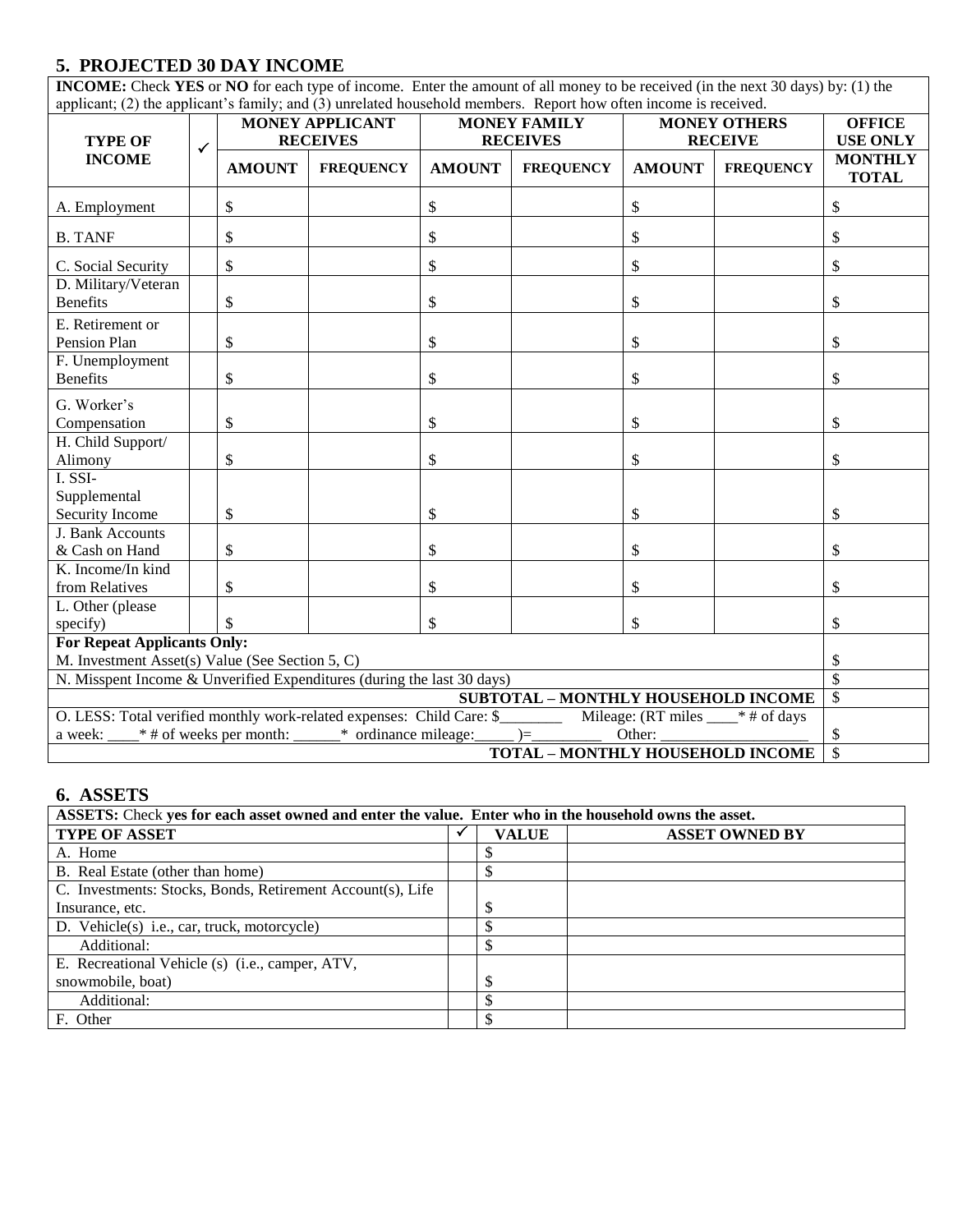### **7. EXPENSES**

| <b>MONTHLY EXPENSES</b>                          | <b>ACTUAL COST FOR</b><br><b>NEXT 30 DAYS</b> | <b>MAXIMUM</b><br><b>AMOUNT</b><br>(OFFICE USE ONLY) | <b>ALLOWED</b><br><b>AMOUNT (OFFICE</b><br><b>USE ONLY</b> ) |
|--------------------------------------------------|-----------------------------------------------|------------------------------------------------------|--------------------------------------------------------------|
| 1. Food                                          | \$                                            | S                                                    | \$                                                           |
| 2. Rent – Name and Address of Landlord:          |                                               |                                                      |                                                              |
|                                                  | \$.                                           | \$                                                   | \$                                                           |
| 3. Mortgage – Mortgage Holder:                   |                                               | \$                                                   | \$                                                           |
| 4. Electricity - Hot Water Y/N Electric Heat Y/N |                                               |                                                      |                                                              |
| 5. LP Gas                                        |                                               | \$                                                   |                                                              |
| TYPE:<br>6. Heating Fuel                         |                                               | \$                                                   |                                                              |
| 7. Household/Personal Supplies                   |                                               | \$                                                   |                                                              |
| 8. Prescriptions/Medical                         |                                               | ъ.                                                   |                                                              |
| 9. Water                                         |                                               |                                                      |                                                              |
| 10. Sewer                                        |                                               |                                                      |                                                              |
| 11. Other (specify)                              |                                               |                                                      |                                                              |
|                                                  |                                               | \$                                                   |                                                              |
| <b>TOTAL MONTHLY</b>                             |                                               |                                                      |                                                              |
| <b>HOUSEHOLD EXPENSES</b>                        |                                               |                                                      |                                                              |

### **8. OTHER EXPENSES**

| <b>NOTE:</b> The administrator should be aware of the following to gain an understanding of the applicant's financial situation. |                |               |  |  |
|----------------------------------------------------------------------------------------------------------------------------------|----------------|---------------|--|--|
| A. Do you have any debts (i.e., bank loans, car payments, credit cards)?<br>YES                                                  |                |               |  |  |
| If YES, give (1) name; (2) purpose money was borrowed; and (3) amount (list below).                                              |                |               |  |  |
| <b>NAME</b>                                                                                                                      | <b>PURPOSE</b> | <b>AMOUNT</b> |  |  |
|                                                                                                                                  |                |               |  |  |
|                                                                                                                                  |                |               |  |  |
| J.                                                                                                                               |                |               |  |  |

### **9. DEFICIT (Office use only)**

| A. Overall Maximum Level of   |  | D. Deficit                                                         |  |
|-------------------------------|--|--------------------------------------------------------------------|--|
| <b>Assistance Allowed</b>     |  | (If line A is greater than line B)                                 |  |
| (See GA Ordinance Appendix A) |  |                                                                    |  |
| B. Income                     |  | E. *Surplus                                                        |  |
| (See Section 5)               |  | (If line B is greater than line $A$ )                              |  |
|                               |  |                                                                    |  |
| C. Result                     |  | * Note: If a surplus exists, applicant is not eligible for regular |  |
| (Line A minus line B)         |  | GA. Proceed to Section 10 to determine if "unmet need"             |  |
|                               |  | results in eligibility for "emergency" GA                          |  |

### **10. UNMET NEED (Office use only)**

| A. Allowed Expenses   |  | D. Unmet Need                           |  |
|-----------------------|--|-----------------------------------------|--|
| (See Section 7)       |  | (Amount from line C, but only if line A |  |
|                       |  | is greater than line B)                 |  |
| <b>B.</b> Income      |  | E. Deficit                              |  |
| (See Section 4)       |  | (See Section 9, line D)                 |  |
| C. Result             |  | F. Amount of GA Eligibility             |  |
| (Line A minus line B) |  | (The lower of line D and line E)        |  |

#### **INSTRUCTIONS:**

- 1) If Section 9, line B (income) is greater than line A (overall maximum), then applicant has a surplus of \$\_\_\_\_\_\_\_\_\_\_\_\_\_ and will not be eligible for General Assistance **unless** the GA administrator determines there is need for emergency assistance.
- 2) If Section 10, line A (allowed expenses) is greater than line B (income), the result will be an "Unmet Need" (line D).
- 3) If there is both an "Unmet Need" (Section 10, line D) and a "Deficit" (Section 10, line E), the applicant will be eligible for the **lower** of the two amounts. This lower amount is the amount of assistance the applicant is eligible for in the next 30-day period, or a proportionate amount for a shorter period of eligibility (i.e., if the applicant needs one week's worth of GA assistance, they should receive ¼ of the 30 day amount).